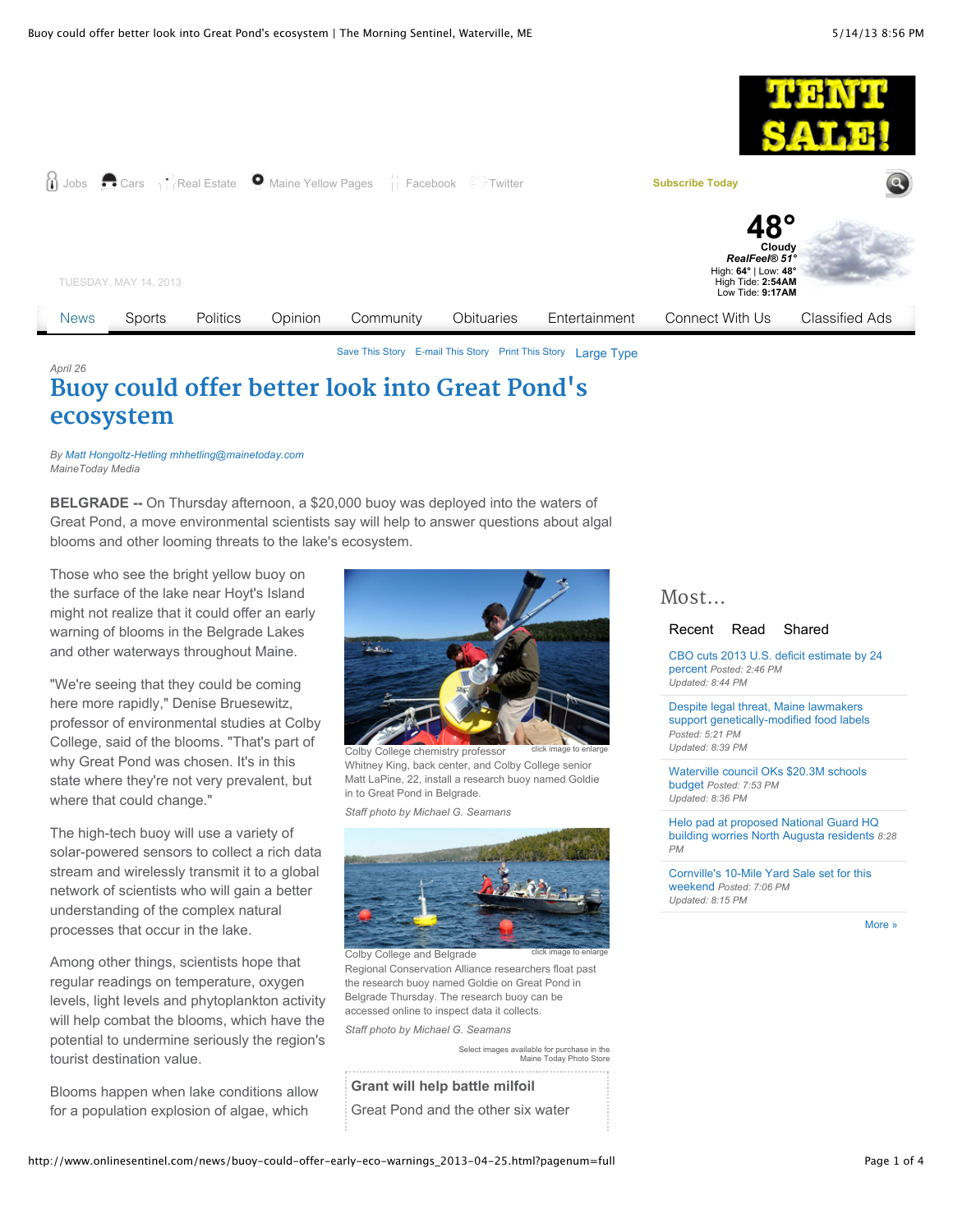can clot the surface of the water with slimy green sheets of organic matter.

When the algae die and sink to the bottom of the lake, their decomposition takes so much oxygen out of the water that entire populations of fish can suffocate.

Algal blooms have been documented in the seven bodies of water that make up the Belgrade Lakes system since the 1990s, but so far, they have been relatively mild.

In East Pond, another lake in the system, East Pond Association President Rob Jones said blooms there have been of short duration and not severe enough to kill fish.

Still, he said, they are "at times, aesthetically unpleasant," and they have been a focus of mitigation efforts by the association for years.

Five algal blooms were recorded by the **[Department of Environmental Protection](http://www.onlinesentinel.com/search?searchterm=%22Department+of+Environmental+Protection%22)** in Maine in 2012. One was in nearby China Lake, which the department said blooms every year. The other 2012 blooms were found in lakes in Eastbrook, Franklin, Jefferson and Rangeley.

On Great Pond, the mild algal blooms have not risen to the standard.

"Not even close," Whitney King, a Colby chemistry professor who has helped lead the effort said about blooms on Great Pond. "There's been nothing that the DEP would call a bloom."

A total of 54 lakes in Maine "frequently support algal blooms," according to the department.

bodies in the Belgrade Lakes will benefit from a \$150,000 matching gift from an anonymous donation that will be used to battle invasive milfoil, the Belgrade Lakes Association announced Thursday.

The grant's matching funds have been applied to a \$20,000 allocation from the town of Belgrade and \$10,000 from the town of Rome.

The grant will double those allocations and those of other past donors, and will triple donations from new donors.

In 2012, the Stop Milfoil campaign was launched in partnership with the Belgrade Lakes Regional Conservation Alliance, with a stated three-year goal of raising \$500,000. Last year, \$285,000 was raised toward that goal.

The money is being used to bolster an aggressive campaign against milfoil in North Bay of Great Pond and Great Meadow Stream, which is a tributary that flows from North Pond into North Bay.

Milfoil was first discovered in Great Meadow Stream in 2010 and had spread downstream into North Bay by 2011.

Last year, 50,000 gallons of the invasive plant were removed from those two areas.

Milfoil is present in 27 of Maine's estimated 6,000 lakes and ponds, according to the association.

Changes in climate can increase the occurrence, severity and impact of harmful algal blooms, according to the National Oceanic and Atmospheric Administration, which in 2004 was officially tasked by the federal government to research the blooms.

As the global climate shifts, blooms appear to be increasing -- not only in Maine, but in surface waters across the United States, according to the Centers for Disease Control.

Large blooms also have a large price tag.

In 2005, a form of algal bloom commonly referred to as red tide cost Maine and Massachusetts \$23 million in shellfish sales, one of many coastal blooms that cost the United States at least \$82 million each year, according to the oceanic administration.

It is hard to predict exactly how much money Maine might lose in the face of recurring algal blooms in lakes. A survey conducted by the World Health Organization found that